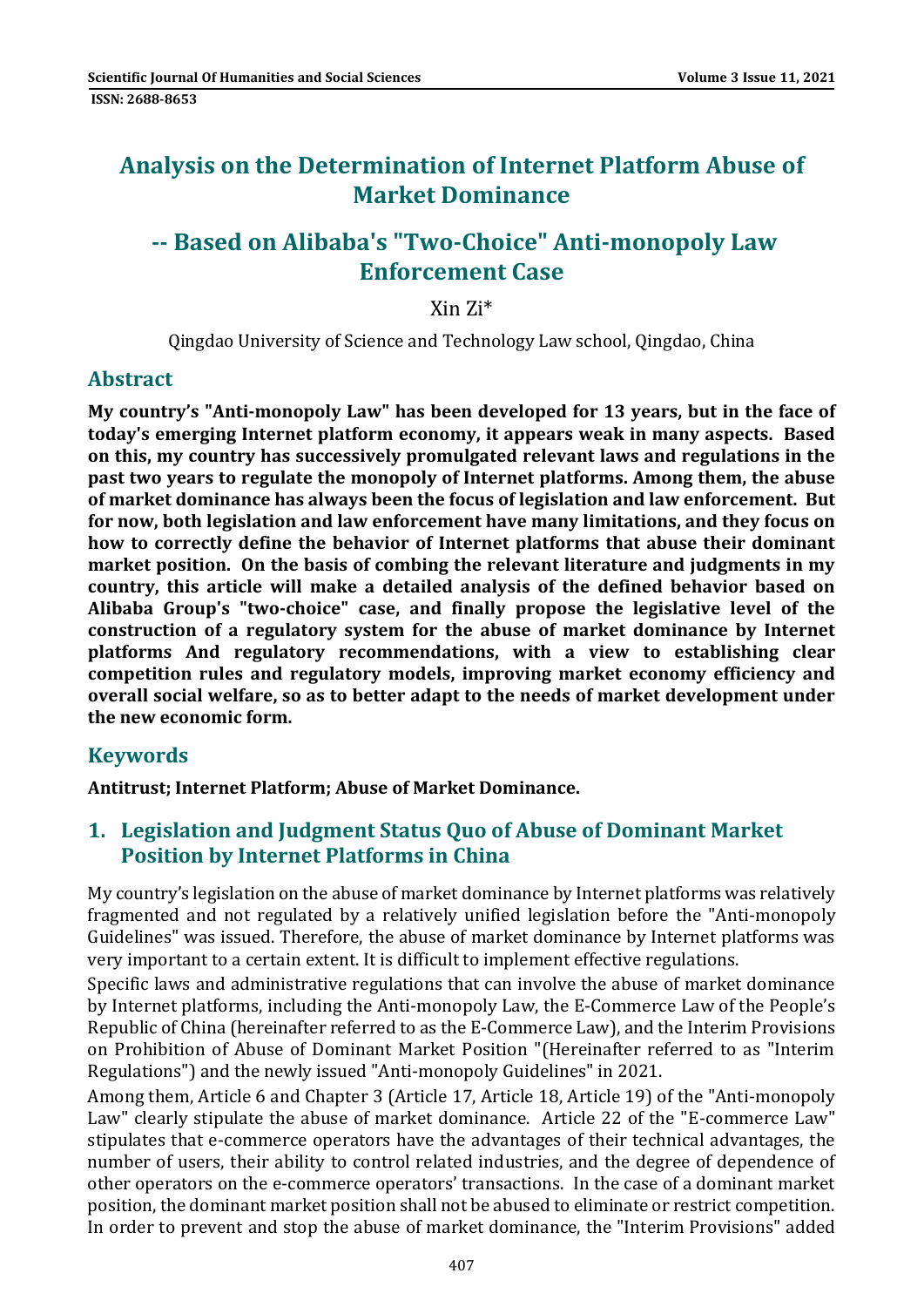provisions to identify new areas of market dominance (Internet and other new economic formats) on the basis of absorbing previous experience in law enforcement and law enforcement, and supplemented "abuses." The regulations on market dominance also refine the "justification" for avoiding being identified as abusing market dominance. The "Antimonopoly Guidelines" are departmental regulations issued specifically for Internet platforms. Chapter 3 (Articles 11 to 17) specifically regulates the abuse of market dominance by Internet platforms.

Based on the above legislation and other related laws and regulations, in the search results of "abuse of market dominance" in the previous article, the search condition "Internet" was added, and a total of 461 adjudication documents were searched. Because there are duplicate cases in the adjudication documents, the above should be checked first. In the judgment document, SPSS statistical analysis of duplicate cases and abnormal cases was tested. A total of 13 duplicate cases and 2 abnormal cases were identified. Therefore, the number of valid cases is 446. The following analysis will be based on 446 valid cases.

According to the analysis results, it is not difficult to find that most of the judgments involving abuse of market dominance in the Internet field in my country are still concentrated in the civil field (92.4%), but the cause of the case is concentrated in monopoly disputes [unfair competition, monopoly disputes] (70.6%) , and only a few directly identified the cause of the case as a dispute over abuse of market dominance (3.8%). It can be seen that the abuse of market dominance in the previous Internet field is rarely used as a sole cause for trial, but more often because of unfair competition and monopoly disputes.

As far as the distribution of trial dates is concerned, it is basically consistent with the trend of abuse of market dominance. Therefore, I think that the stage and development of Internet platform abuse of market dominance basically coincide with the stage of abuse of market dominance in the previous article. It can be divided into the above three stages, namely the initial stage from 2007 to 2015; the development stage from 2016 to 2019 and the compliance guidance stage from 2020 to present.

## **2. The Origin of the Identification of China's Internet Platform Abuse of Market**

Regarding my country's determination of Internet abuse of dominant market position, it can basically be traced back to the 2008 Tangshan Renren Information Service Co., Ltd. and Beijing Baidu Netcom Technology Co., Ltd. Appeals for a dispute over abuse of dominant market position (hereinafter referred to as the Renren v. Baidu case) Some people call it the first case of China's Internet Anti-monopoly. In this case, the Court of Appeal was unable to provide evidence based on the calculation of market share in the "relevant market", that is, the plaintiff failed to provide evidence to prove that Baidu Company dominates the "Chinese search engine service market", nor did it prove that Baidu Company abused the market. Therefore, Tangshan Renren Company's litigation request was rejected and the original verdict was upheld.

Although the Renren v. Baidu case can be regarded as China's first Internet Anti-monopoly case, its impact is very limited. It can be said that the real concern of the academic and practical circles on the abuse of Internet dominance can be said to originate from another case, namely Beijing Qihoo Technology Co., Ltd. v. Tencent Technology (Shenzhen) Co., Ltd. and Shenzhen Tencent Computer System Co., Ltd. (hereinafter referred to as 360 v. Tencent).

In this case, the Supreme Court responded accordingly to the three major controversies: how to define the relevant market in this case; whether it has a dominant market position and whether it constitutes an abuse of market dominance prohibited by the antitrust law. Evidence is not sufficient to support the conclusion that the appellee has a dominant market position to dismiss the appeal and maintain the original judgment.Although the above two cases were both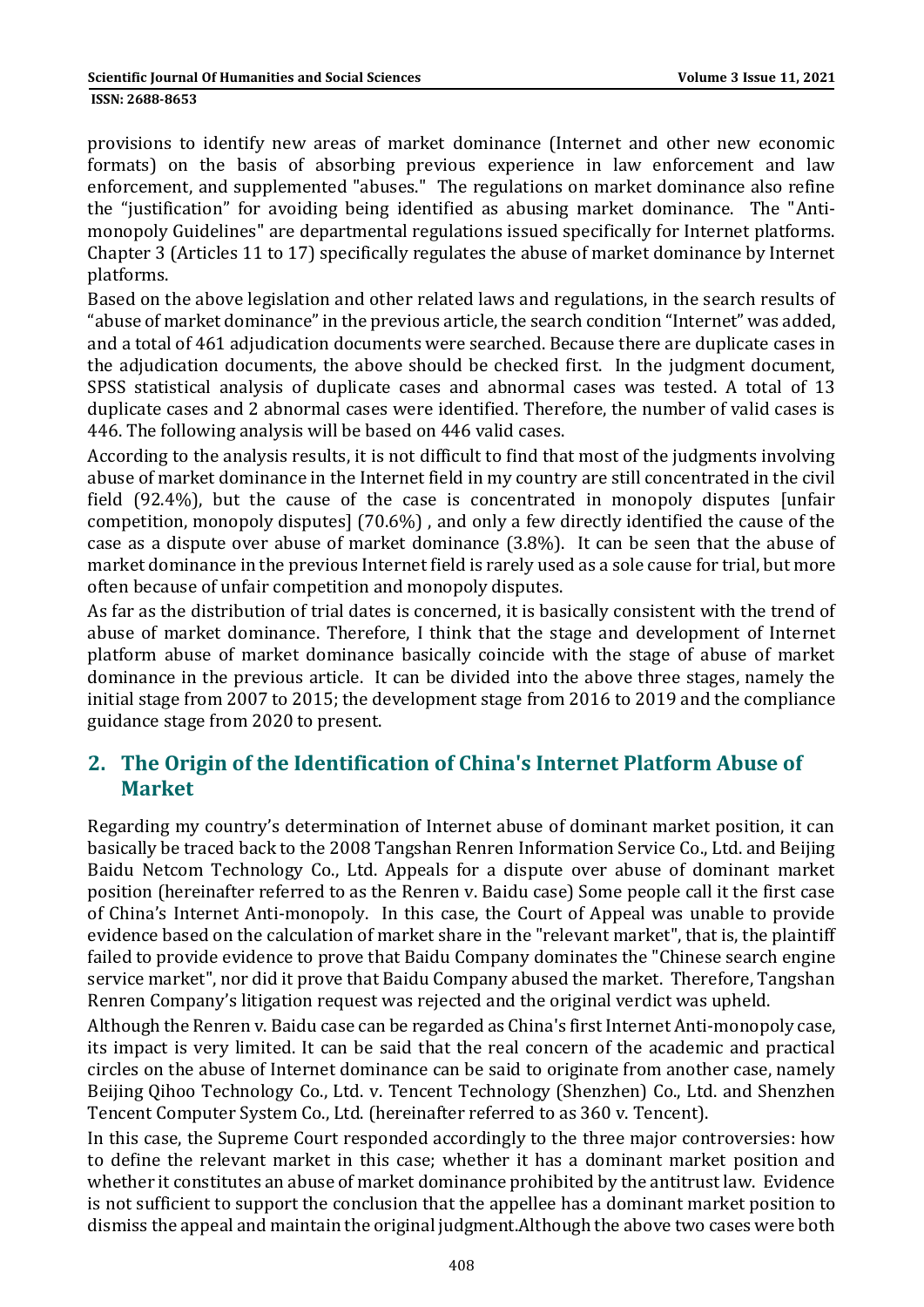ended by the plaintiff's loss, they have had a profound impact on the research and adjudication of my country's Internet abuse of market dominance. It is also after the 360 v. Tencent case that the abuse of market dominance by Internet platforms can be continuously studied by scholars, thereby promoting the development of legislation and trials.

### **3. Analysis of Internet Platform Abuse of Market Dominance based on Ali's "Two-Choice-One" Case**

On April 10, 2021, the State Administration for Market Regulation announced the penalties and administrative instructions against the monopoly of Alibaba Group Holdings Co., Ltd. (hereinafter referred to as Alibaba Group) in the online retail platform service market in China. The State Administration for Market Regulation made an administrative penalty decision in accordance with the law, ordering Alibaba Group to stop illegal activities and imposing a fine of 4% of its domestic sales of 455.712 billion yuan in 2019, totaling 18.228 billion yuan. At the same time, in accordance with the "Administrative Punishment Law" that adheres to the principle of combining punishment and education, an administrative guidance letter was issued to Alibaba Group, requiring it to strictly implement the main responsibility of platform enterprises, strengthen internal control and compliance management, maintain fair competition, and protect merchants and businesses on the platform. The legal rights and interests of consumers have been comprehensively rectified, and self-examination and compliance reports have been submitted to the State Administration for Market Regulation for three consecutive years.

The following will be based on the decision of the State Administration for Market Regulation (hereinafter referred to as the SAIC) on the punishment of Alibaba Group's "choice of two" behavior, and will specifically analyze and determine the rationality and legitimacy of Alibaba Group's abuse of its dominant market position. As mentioned above, for the identification of persons who abuse a dominant market position, a relatively standardized identification paradigm has been formed in China, that is, defining the relevant market, identifying the dominant position, confirming the abuse, and whether there is a legitimate reason. At present, these four steps are a step-by-step relationship. In the determination of this case, this determination logic was also followed.

#### **3.1. Identification of the Relevant Market**

In this case, the SAIC defined the relevant commodity market as the online retail platform service market, and the relevant geographic market as the territory of China. In the specific identification process, the SAIC started from the characteristics of the cross-border network effect of the bilateral platform, and considered the related influence and substitution analysis between the two bilateral user groups of the operator and the consumer on the platform. Time, operator's operating cost composition, ability to match potential consumers, market demand feedback efficiency, as well as differences in the range of products consumers can choose, the convenience of shopping, the efficiency of comparing and matching products, etc., believe that the services of online retail platforms are different from those of online retail platforms. There are differences between offline retail business services and they do not belong to the same related commodity market. Therefore, online retail platform services constitute a separate related commodity market. Similarly, when determining the relevant geographic markets, the SAIC still uses the analysis method of demand substitution and supply substitution, and believes that the domestic market in China does not have a close substitution relationship with the overseas market. Therefore, it is deemed that the relevant geographic market is within China.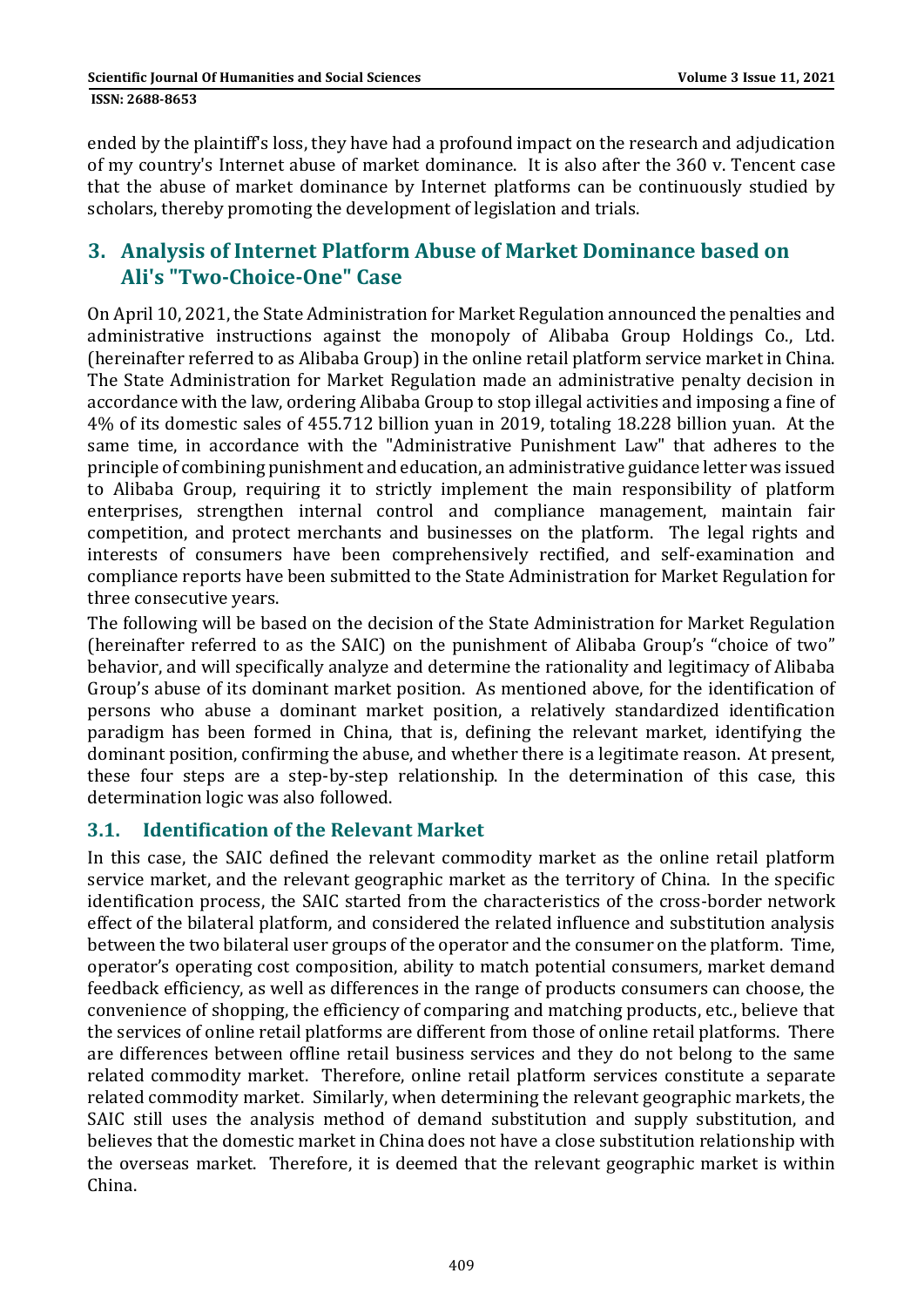#### **ISSN: 2688-8653**

At the same time, while identifying relevant commodity markets, the State Administration clearly stated that in the definition of relevant markets for online retail platforms, different types of platform operators are identified as the same relevant commodity market (B2C online retail and C2C online retail); different commodities The online retail platform services provided by the sales method belong to the same related commodity market (live streaming, short video drainage, traditional graphics, etc.); the online retail platform services provided by different commodity categories belong to the same related commodity market (food, clothing, electronic products, etc.) ). This is consistent with the spirit of defining the relevant market based on the attributes of the products or services on each side of the platform established in Article 4 of the Anti-monopoly Guidelines.

In the determination of relevant markets in this section, new understandings have been made on the definition of Internet platform-related commodity markets. For example, in the previous consistent recognition, Internet platform operators often refer to operators with the same or similar offline businesses Think of it as a competitor. For example, when Didi previously acquired Uber China, it described the private car business as an alternative business to the taxi business in order to expand the relevant market and dilute its market share. According to the "Anti-monopoly Guidelines", in view of the obvious difference in market access between the private car business and the taxi business, the service form and price structure and the degree of control are also significantly different, and the possibility of being identified as an alternative business is greatly reduced. When enterprises define their own relevant markets, they should pay attention to the lock-in effect, transfer costs, and whether the enterprise has a crossplatform network. However, with the development of the Internet economy, the previous traditional cognitions are constantly being broken. This also means that law enforcement on Internet platforms will be more stringent in the future.

#### **3.2. Recognition of Market Dominance**

In the determination of this case, the SAIC still considers Alibaba Group's abuse of market dominance based on the traditional market share and market concentration. Based on the Alibaba Group's market share of more than 50%, the relevant market is highly concentrated, the parties have strong market control capabilities, the parties have strong financial resources and advanced technical conditions, other operators are highly dependent on the parties in transactions, and the relevant market is the market. Seven reasons for the difficulty of entry and the significant advantages of the parties in the related market, the Alibaba Group is determined to have a dominant market position.

When determining market dominance, the General Administration has already fully considered the new characteristics of the platform economy. For example, when it determines that it has market control capabilities, it clearly includes the ability to control the platform operators' ability to obtain traffic, and specifically emphasizes the Internet The company's ability to control the price of services, these are factors that have not been considered in previous law enforcement. In addition, due to the network effect and lock-in effect of the Internet platform economy, Alibaba Group has obvious advantages for the upstream and downstream industry chain supply (payment, logistics, cloud computing, etc.) undertaken by the Internet retail platform. Confirm that Alibaba Group has a dominant market position.

Although the substantive law adopted in this case is the "Anti-monopoly Law", it is obvious that the new "Anti-monopoly Guidelines" can be seen in the determination process of the General Administration. It just means that according to Article 18 and Article 19 of the Anti-monopoly Law, the parties are determined to have a dominant position in the online retail platform service market in China. It can be clearly seen that Articles 18 and 19 are only broad and general provisions. Although the market dominance of the Internet platform should also be determined in accordance with this article, how to consider the new Internet platform in detail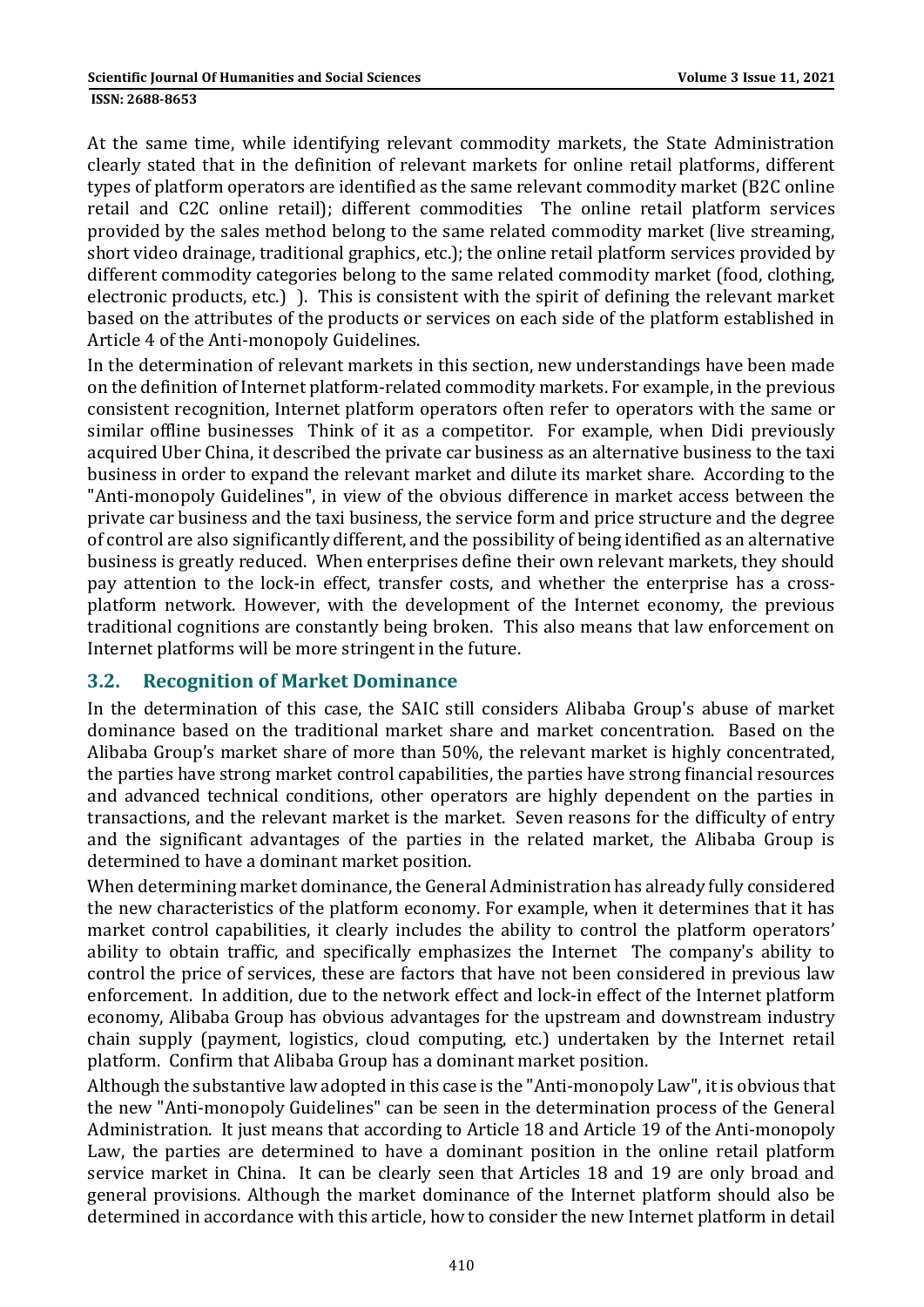#### **ISSN: 2688-8653**

can only be Rely on its bottom-up clause. However, in the "Anti-monopoly Guidelines", it is clear that in accordance with the provisions of Articles 18 and 19 of the "Anti-monopoly Law", when it is determined or presumed that an operator has a dominant market position, the law enforcement agencies shall give priority to factors other than market share. It also includes the number of existing competitors (including the number of competitors who have exited the market), the difficulty of market entry, market control, switching costs, etc. In addition, on the basis of following the original analysis framework, further refine and add some consideration factors such as innovation and technological changes (such as social e-commerce's disruptive innovation of traditional e-commerce), the difficulty of data acquisition, and the control of related markets. Ability (indicating that law enforcement agencies attach great importance to the mixed effects and tying of adjacent markets in the platform economy), etc.

It will undoubtedly be easier to determine the dominance of the Internet platform in the future, but it is indeed an improvement to clarify the corresponding factors, but the distinction between the various factors and the specific calculation methods have not yet been worked out. It may be more in accordance with the subjective discretion of the specific law enforcement agency. So how to balance the identification of individual cases and existing precedents in law enforcement, or how to balance the discretion of law enforcement officials and the protection of the rights and interests of related parties are issues worthy of consideration and exploration.

#### **3.3. Recognize the Party's Abuse of Dominant Market Position**

The General Administration believes that since 2015, Alibaba Group has abused its dominant position in the online retail platform service market in China and implemented "choose one" behavior by prohibiting platform operators from opening stores on other competitive platforms and participating in other competitive platforms. Platform promotion activities, etc., restrict the operators on the platform to only trade with the parties, and use a variety of rewards and punishments to ensure the implementation of the behavior, which violates Article 17 (1) (4) of the Anti-monopoly Law regarding "unjustified. The reason is that the stipulation that the counterparty of the transaction can only conduct transactions with it constitutes an abuse of market dominance.

According to the penalty decision of the General Administration, Alibaba Group uses a variety of different incentives and penalties in order to ensure the implementation of the "choose one out of two" behaviors. On the one hand, it is to provide traffic support incentive measures for operators on the platform that comply with its requirements. On the other hand, it is to monitor the platform operators to open stores or participate in promotions on other competitive platforms through manual inspection and Internet technology monitoring. Activities, and relying on market forces, platform rules, data, algorithms and other technical means to impose penalties on platform operators who do not implement the relevant "two-choice-one" policy, including reducing resources support for promotional activities, canceling qualifications for participating in promotional activities, and searching Downgrade rights, cancel other major rights and interests on the platform, etc.

It is worth thinking about that, compared with the traditional "choose one of two" behaviors, the implementation of the "choose one of two" behavior on the Internet may be more concealed, so there will be ways and methods to determine the behavior of "choose one of two" on the Internet platform. The difference. According to the provisions of Article 15 Paragraph 3 of the "Anti-monopoly Guidelines" on restricted transactions, it is believed that choosing one of the two includes not only requiring merchants (ie operators on the platform) to "choose one" of competing platforms in the form of contracts, but also Take punitive measures such as search power reduction, traffic restriction, technical obstacles, and deduction of deposits, or use incentives such as subsidies, discounts, discounts, and traffic resource support to achieve the effect of "choosing one of two".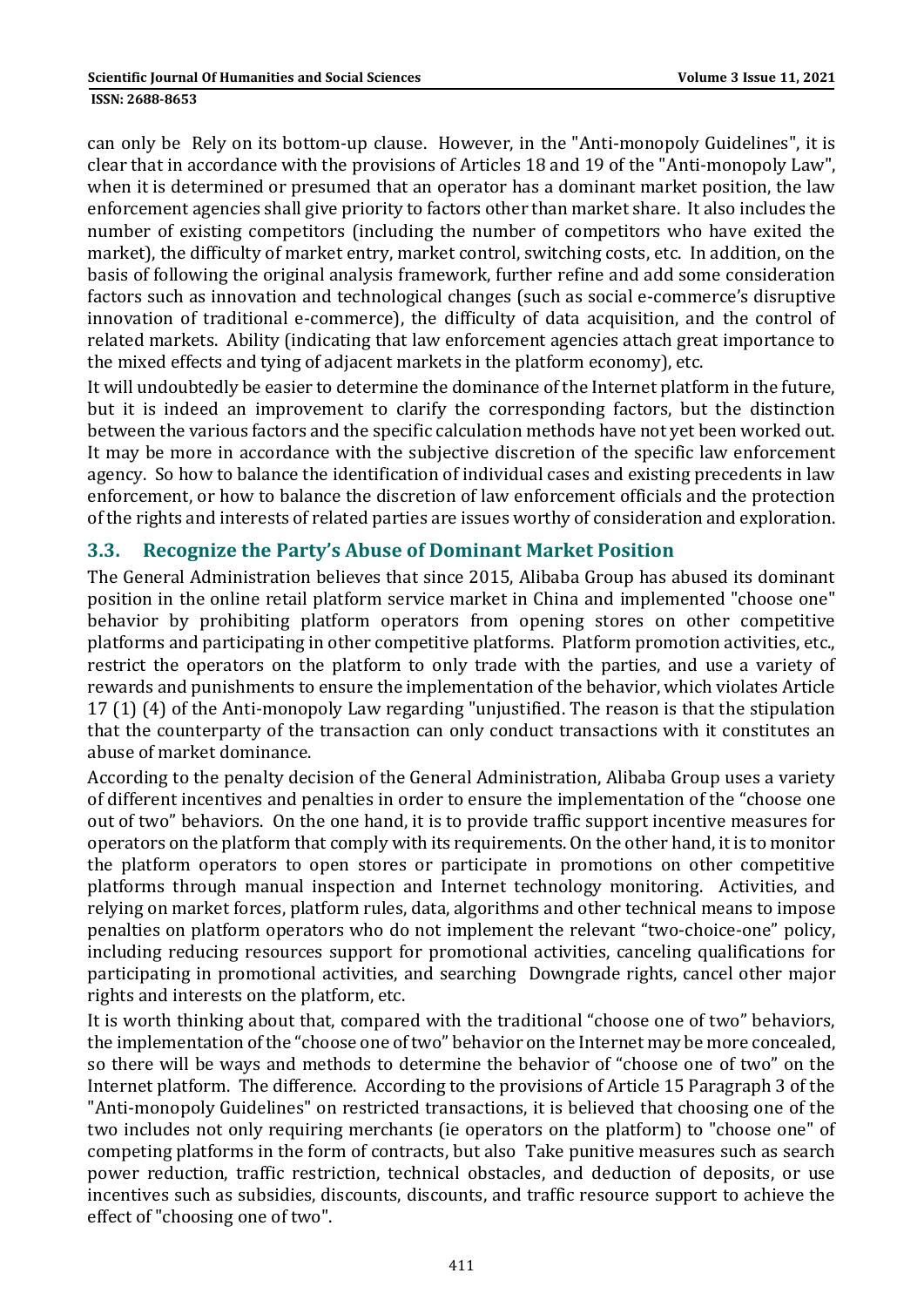In this article of legislation, law enforcement agencies reasonably distinguished the level of illegal risk of punishment-restricted limited transactions and incentive-based restrictions. However, in the above two kinds of behaviors specifically about whether they constitute restricted transactions, especially for the determination of incentive-type restrictive behaviors, there is still a large space for determination and refereeing. For example, in this case, Alibaba Group claimed that it would give unique resources to the operators on the platform as consideration, which is an incentive measure and has legitimate reasons. The restrictive measures taken by the parties are aimed at situations where the operators on the platform fail to comply with the agreement, and the implementation of relevant acts is necessary to protect specific inputs for the transaction. In its determination, the SAIC denied that the agreement was not voluntarily signed by the operator to deny that Alibaba Group imposed penalties on the operator based on the violation of the agreement, and to take incentive measures and not to deny the incentive restrictions based on the "choice of two" behavior as a necessary prerequisite. legality. It can be seen that this case did not follow the requirements of the "Antimonopoly Guidelines" in the determination of incentive restrictions, but took a different approach, analyzed the necessity of the behavior, and provided a new reference for subsequent law enforcement.

### **3.4. Determine that the Party's Conduct Excludes or Restricts Market Competition**

The "Anti-monopoly Law" has been regarded as an "economic constitution" on many occasions and even in the eyes of many jurists, which is enough to show its importance in the economic field. The "Anti-monopoly Law" is a legal system that regulates market behavior and maintains market competition. Its ultimate goal is still to protect the interests of the people and the overall welfare of the country.

In the determination of this case, the General Administration held that Alibaba Group restricted the platform operators from opening stores on other competitive platforms or participating in other competitive platform promotion activities, forming a lock-in effect to reduce its own competitive pressure, improperly maintaining and consolidating its own market position, and deviating from it. The open, inclusive, and shared development concept of the platform economy eliminates and restricts relevant market competition, harms the interests of operators and consumers on the platform, weakens the innovation power and development vitality of platform operators, and hinders the orderly regulation of the platform economy Innovation and healthy development. It is believed that its behavior is first to exclude and limit the competitiveness and competitive potential of other competitive platforms; secondly, it damages the interests of operators in the platform, hinders the optimal allocation of resources, and restricts the innovation and development of the platform economy. It also focuses on the analysis of monopolistic behavior that restricts consumers' right to choose freely and fair trading rights, harms consumers' interests, and in the long run will bring potential damage to the overall level of social welfare, which fully reflects the legislative purpose of the Antimonopoly law. And the core value of competition law.

#### **3.5. Summary**

Since the end of 2020, Anti-monopoly in the Internet field has become a hot issue. On November 10, 2020, the State Administration for Market Regulation issued the "Guidelines for Antimonopoly in the Field of Platform Economy (Draft for Comment)." On February 7, 2021, the Anti-monopoly Commission of the State Council released the official version of the guidelines. On December 11, 2020, the Politburo meeting clearly requested "strengthening Anti-monopoly and preventing the disorderly expansion of capital"[1]. In the two sessions of 2021, the government work report emphasized once again, "We must strengthen Anti-monopoly and prevent the disorderly expansion of capital, and resolutely maintain a fair competitive market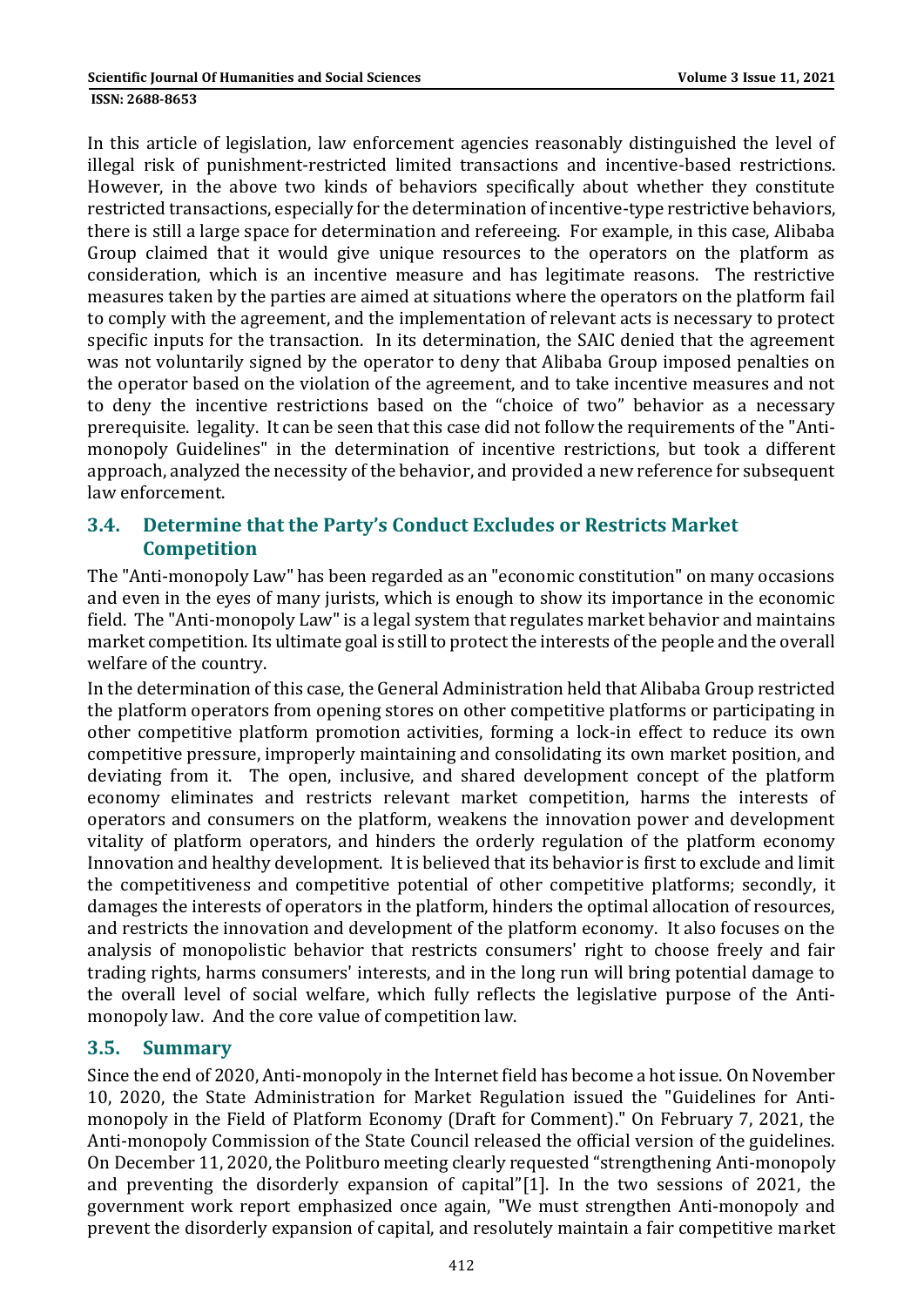environment." The work reports of the Standing Committee of the National People's Congress and the Supreme People's Court also emphasized again. "Anti-monopoly Law" revision and "Judicial Anti-monopoly" content. The People's Bank of China, the Ministry of Communications, and the Civil Aviation Administration of China and other industry regulatory agencies have also clearly proposed to strengthen Anti-monopoly work in their respective industries, which will also involve the supervision of Internet business.

It can be seen that the current Anti-monopoly concern in my country has reached unprecedented heights, and the Anti-monopoly investigation on Alibaba Group starting at the end of 2020 can only be regarded as the beginning of an Anti-monopoly investigation on China's Internet industry. In this penalty, Alibaba Group was fined 18.228 billion yuan, which has exceeded the fines in the high-profile Qualcomm and Tetra Pak cases, and has become the largest fine issued by my country's Anti-monopoly law enforcement agencies so far. The first "Ten Billion Ticket". Although this has a certain relationship with Alibaba's higher turnover, it is enough to show that my country's Anti-monopoly agencies are increasingly strict in Antimonopoly law enforcement in the Internet field. On April 26, 2021, the official website of the State Administration of Market Supervision issued a notice on "According to the report, the State Administration of Market Supervision shall file an investigation into the suspected monopolistic conduct of Meituan for the implementation of the "two elections one" according to the law." Regarding the rapid and centralized review of the largest online retail platform and online food delivery platform in the Chinese market, it can also be seen that the current round of law enforcement agencies is determined to Anti-monopoly on the Internet platform.

In addition, the Anti-monopoly investigation of Alibaba Group took only four months from the filing of the case to the final announcement of the penalty decision, which was significantly shorter than the 14 months in the previous Qualcomm case and the 24 months in the Tetra Pak case. Time for investigation and evidence collection. This means that the SAIC may have formed a relatively complete and rapid identification system for Anti-monopoly investigations. In subsequent Anti-monopoly investigations, it may continue to continue the rapid identification style in order to identify relevant actions as soon as possible, stop losses in time, and more. To protect the rights and interests of relevant competitors and consumers.

What is more noteworthy is that in this case, the State Administration for Market Regulation issued an "Administrative Guidance Letter" in addition to the "Administrative Penalty Decision". This is the first time in the history of Anti-monopoly law enforcement in our country. The "Administrative Instruction" mainly provides guidance for Alibaba Group to regulate its own business behaviors, carry out centralized declarations of operators, prohibit the implementation of monopoly agreements and abuse of market dominance. On the whole, it is still consistent with the guiding spirit of the "compliance and guidance" stage of Internet platform antitrust that the author believes is currently in. In sharp contrast with the previous method of only penalizing and not guiding, it may also become the "standard configuration" for Anti-monopoly law enforcement on Internet platforms in the future.

### **4. Analysis of Internet Platform Abuse of Market Dominance based on Ali's "Two-Choice-One" Case**

#### **4.1. Current Problems Build a System**

My country's "Anti-monopoly Law" has been implemented since 2008, and it has only experienced 13 years of development. The Anti-monopoly on traditional industries is not enough to form a complete system mechanism, and the law enforcement in the emerging Internet field is even more inadequate. In order to accumulate sufficient law enforcement and judicial experience. This further makes it difficult for the market supervision administration or courts at all levels to effectively respond to Anti-monopoly in the Internet field. On November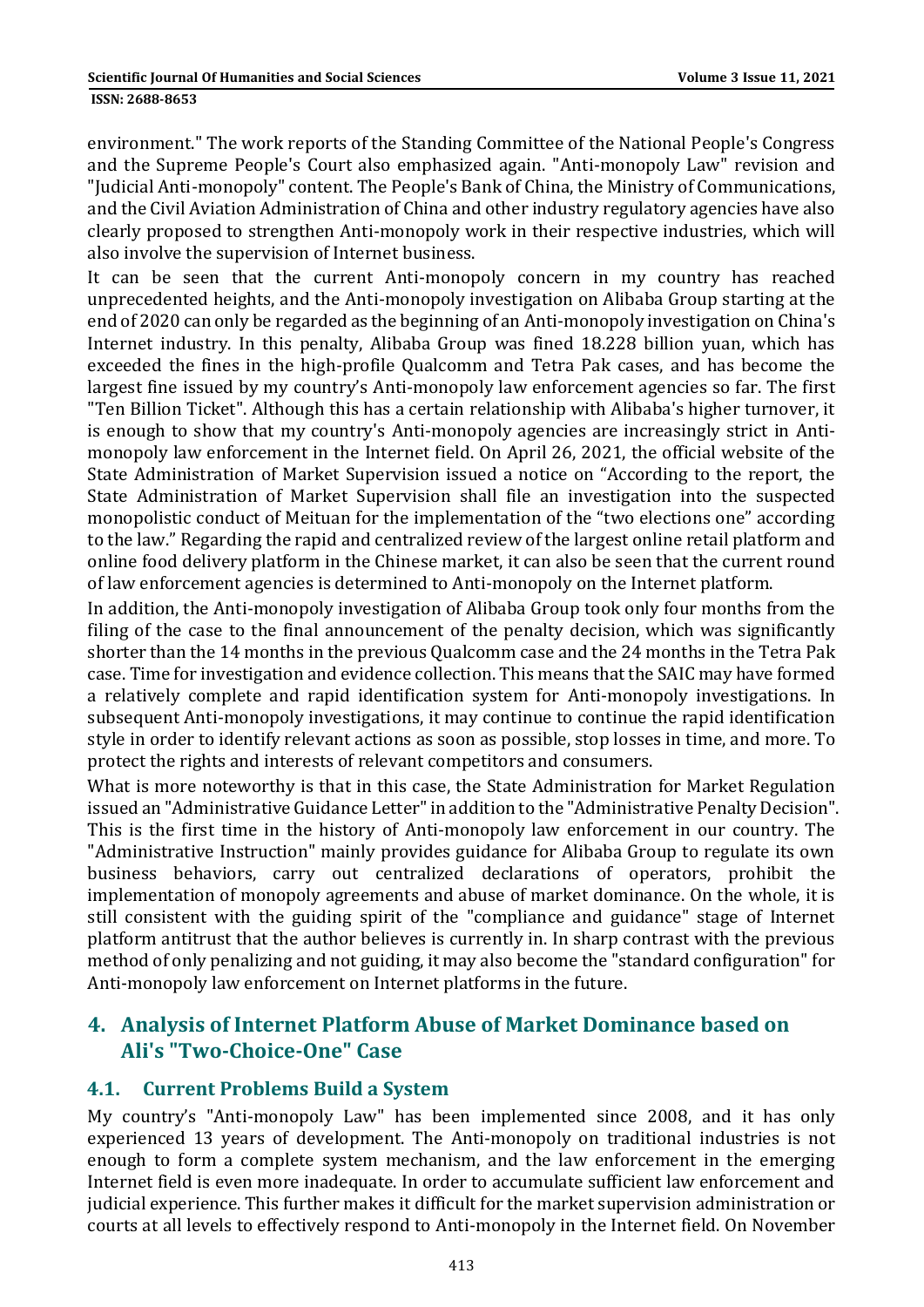10, 2020, the State Administration for Market Regulation issued the "Anti-monopoly Guidelines on the Platform Economy Field (Consultation Draft)" (hereinafter referred to as the "Antimonopoly Guidelines (Consultation Draft)"); only three months later On February 7, 2021, the Anti-monopoly Commission of the State Council issued the Anti-monopoly Guidelines of the Anti-monopoly Commission of the State Council on the Platform Economy (ie the "Antimonopoly Guidelines"). China has responded to the two-choice, algorithmic collusion and other issues concerned in China, and also officially included the two-choice and big data acquaintance behaviors into the scope of antitrust, and these behaviors are to a large extent an abuse of the market. A manifestation of dominance. However, through the above case analysis, it can be found that the "Anti-monopoly Guide" for abuse of market dominance only refines or concretizes the relevant provisions of the "Anti-monopoly Law", and still has not escaped from the traditional analysis framework and determination. Paradigm, and the specific types of abuse of market dominance and the distribution of legal responsibilities are all inadequate, and there is no relevant supporting identification standard and identification system for the identification of abuse of market dominance. It may also be the future Internet The identification of platform abuse of market dominance brings new problems. At present, whether it is the "Anti-monopoly Law" or the "Anti-monopoly Guidelines", the regulations on the abuse of market dominance are very general and general, so that there is a lack of legal and effective standards for guidance in the judicial and law enforcement process. For example, according to Article 17 of the Anti-monopoly Law, an operator with a dominant market position may constitute an illegal act only if he conducts a tie-in sale under the premise of "no legitimate reason". However, my country's Anti-monopoly law does not treat "Justified reasons" make specific explanations, lack of uniform application standards, and subjectiveness when applying them, which may largely depend on the attitude of law enforcement officials. On the other hand, the abuse of dominance on the Internet platform will involve a series of types of legal benefits that are relatively new to traditional legal benefits, such as big data, personal information, and private data. Then, in the determination of Internet abuse of market dominance, How to connect these legal interests and abusive behaviors that are not completely clear in other legal norms, or how to recognize abusive behaviors based on these legal interests, is also a problem to be faced in the future.

#### **4.2. Build Systems**

As analyzed in the previous article, the rapid development of Internet platforms in recent years has brought tremendous changes to the entire society. Taobao has changed the way people shop; Alipay and WeChat Pay almost make cash disappear from our lives; WeChat makes communication with people simple and efficient; DingTalk and Tencent Conferences provide online lessons for hundreds of millions of people every day during the epidemic And conference services; Meituan and Ele.me allow people to taste delicious food without leaving home... Each of us is a part of this era, and we are forced to cater to this era, no matter what we see. The socalled anxiety in society is still invisible to the data and algorithms of the Internet age.

With the tremendous social changes brought about by the Internet economy, the Antimonopoly Law, which was originally built on the traditional real economy, has gradually become weak. How to balance the problems arising from the alternation of the old and the new in this new era will naturally It falls on the society and the country at this time. Of course, every one of us who grew up in this era should also be obliged to do so. I personally believe that the current regulatory system for the construction of my country's Internet platform abuse of market dominance should mainly be considered from the legislative level and the regulatory level.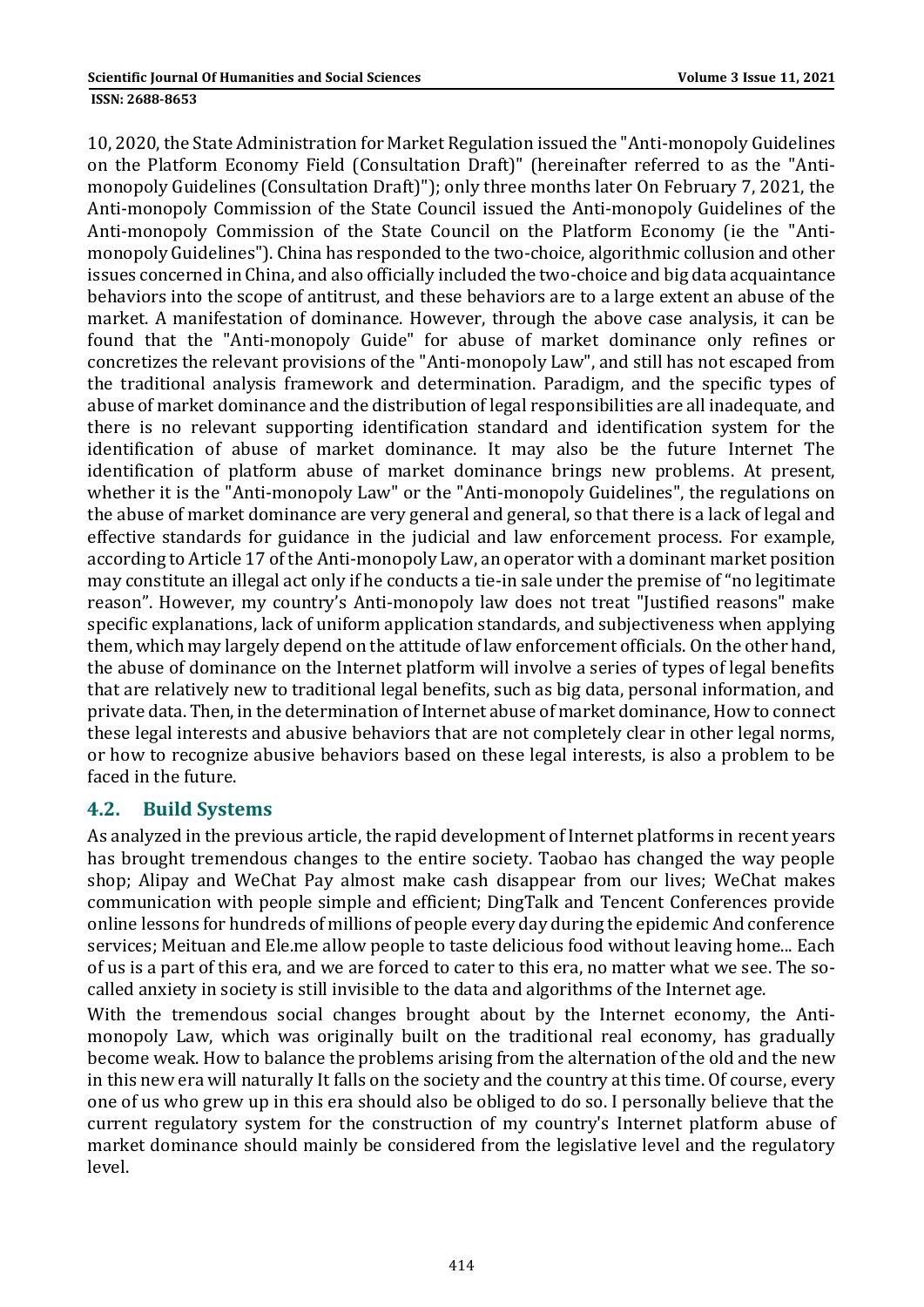#### **4.2.1. Legislative Level**

The current Anti-monopoly legal system was born and developed in the traditional industrial economy. In the context of the platform economy, the three-dimensional market competition structure around platforms[2], data, and algorithms, and the cross-platform cross-network effect displayed by the platform have profoundly changed the digital market competition[3]. Order and internal logic, the traditional Anti-monopoly competition concept with price as the core cannot adapt to the new market competition in the increasingly developed science and technology and platform markets. It is precisely because of this different way of competition that traditional legislative ideas do not match the existing legal issues. Therefore, if you want to start from the legislative level, the first problem to be solved is the issue of legislative guiding ideology and legislative ideas.

As mentioned in the previous article, the "Anti-monopoly Law" is known as the "economic constitution", but I personally think that the legislative purpose of this "constitution" is to maintain stability, and the "stability" of the market economy lies in the market. The "stability" of competition ultimately leads to the openness and fairness of the competitive environment. Therefore, in the spirit of legislative guidance, the key is to properly handle the boundary between market enthusiasm and government macro-control, focusing on establishing an open and transparent market competition environment, which is not only conducive to the state's supervision of enterprises, but also beneficial to small and medium-sized enterprises and large enterprises. Competition, thereby stimulating the vitality of innovation.

Second, it is necessary to improve the legislative model. I have mentioned many times in the previous article that there are many imperfections in the current Anti-monopoly law system in my country. Although the "Draft of the Anti-monopoly Law" has been announced, the amendment of the "Anti-monopoly Law" has also been put on the legislative agenda, but at present Judging from the content of the Draft, it is only a partial refinement, and its role in determining the abuse of market dominance by Internet platforms is still limited. Therefore, which legislative model can be adopted to keep up with the pace of the times under the increasingly developed Internet platform economy to supervise related behaviors has also become an issue that needs to be paid attention to.

Judging from the current experience outside the territory, the Anti-monopoly regulation of Internet platforms mainly includes a separate legislative model represented by the European Union; a legal modification model represented by the United States and Germany; and a separate regulation of certain types of behavior represented by South Korea[4] . The above three models have their own advantages and disadvantages. For example, the content of the separate legislative model is full and complete, but the system is too complex; the legal modification model maintains the stability of the law, but it is difficult to introduce new models and concepts; separate regulation and pertinence of certain behaviors Strong but may lead to arbitrary legislation and easily lead to conflicts between laws.

Based on the current legislation on platform economy in our country, I think we should learn from the US and German law modification models. The main reason is that my country, as a country with a civil law system, has always pursued the stability of the law very strongly, and as far as the current status of my country's legislation is concerned, it is relatively compatible with this situation. For example, in the process of advancing the "Anti-monopoly Law", my country is actively promoting special "Anti-monopoly Guidelines" and "Compliance Guidelines". Under such a system, whether the determination of more detailed issues such as abuse of dominant market position, concentration of operators, and monopoly agreements can be accompanied by relevant regulations or measures is also one of the issues that needs to be considered later.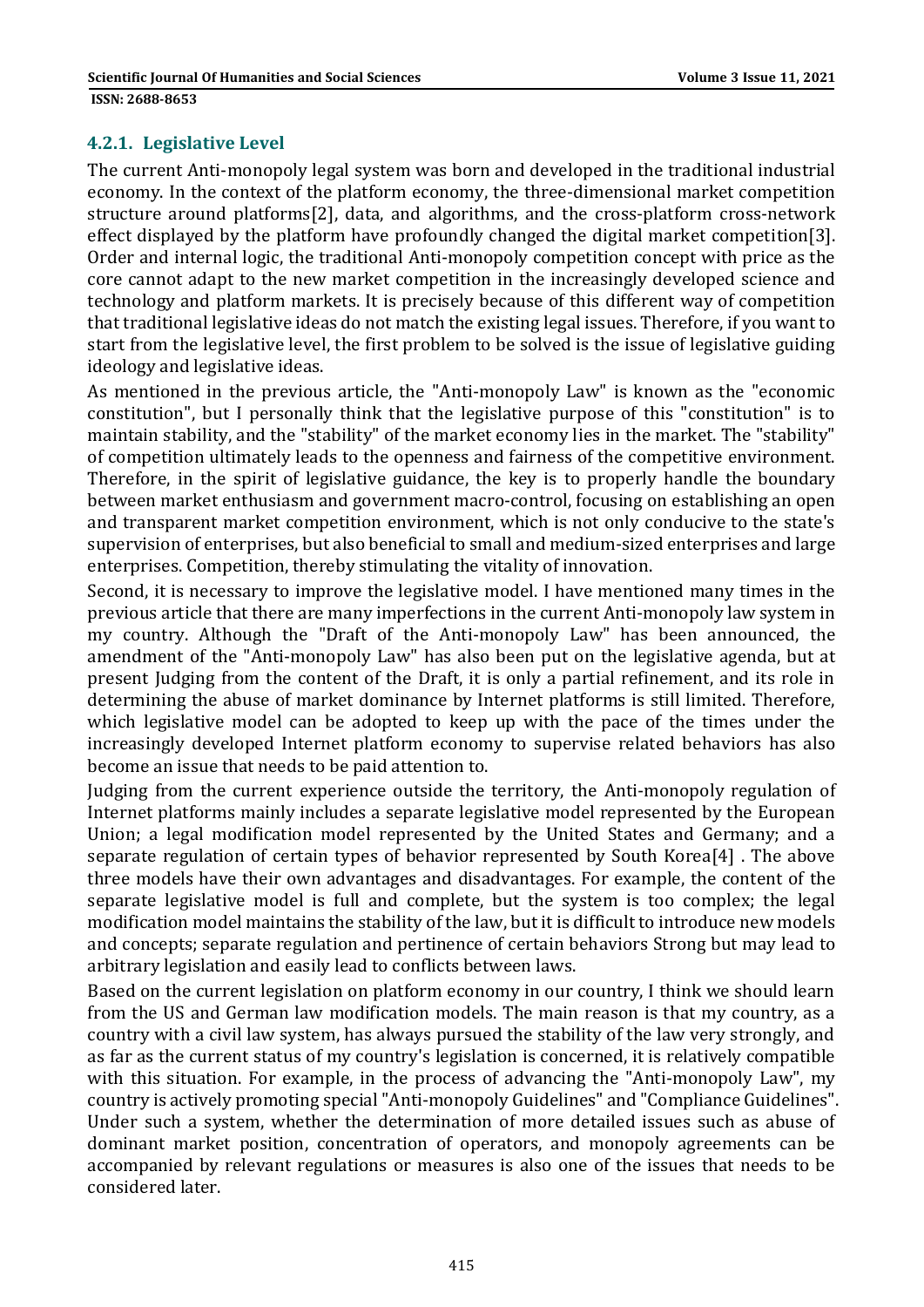#### **4.2.2. Regulatory Level**

As mentioned in the article before, according to the current status of law enforcement and legislation in my country, my country's regulatory development for Internet platforms abusing market dominance has moved from the development stage to the compliance guidance stage. I think the most important and significant change at this stage is that supervision should be strengthened.

In today's Internet platform economy, it is full of uncertainty and unpredictability, as well as easier to produce the "butterfly effect", which makes it difficult to control the damage caused by the supervision or punishment after the fact. The damage is estimated and compensated. Especially in the "Anti-monopoly Guidelines", the "Guiding Opinions of the General Office of the State Council on Promoting the Standardized and Healthy Development of Platform Economy" (Guobanfa [2019] No. 38) has changed the "inclusive and prudential" supervision principle to "scientific and efficient". Enable the whole society to share the technological progress of the platform and the fruits of economic development".

In this pre-supervision model, the different roles of the supervisor and the supervised should be considered, so as to carry out different institutional arrangements. Regarding the supervision of regulators, the biggest difficulty is that it is difficult to fully and effectively supervise. Therefore, in this regard, the supervisory authority can make full use of the current related technologies (big data, artificial intelligence, blockchain, etc.) to establish corresponding high-tech The intelligent supervision system and supervision model can not only reduce labor costs, but also better judge illegal acts. Especially in the behavior of abuse of market dominance, there are often a series of behaviors that require data analysis, such as data comparison, profitability, and impact. Therefore, how law enforcement agencies or regulators can fully apply the current situation Technology responds to the current monopolistic behavior due to technology, which is also worth looking forward to.

Regarding the supervision of the regulated person, excessive government supervision and frequent law enforcement may have an adverse effect on the development of enterprises and fair competition in the market, so can we seek some industry autonomy treaties or use interplatform agreements to control the platform Constrain yourself. Especially in the current wave of corporate "big compliance", various compliance guidelines are frequently issued. The issue of the boundary between strengthening the supervision of the competent authority and allowing the autonomy of enterprises and industries is also an urgent problem to be solved.

#### **4.3. Future Outlook**

In recent years, the behavior of Internet companies using their dominant position to seek monopoly benefits is attracting eager attention from countries all over the world. For example, in 2010, the European Union conducted an antitrust investigation into Google for abuse of its dominant position in the online search market, and on June 27, 2017, the European Commission made a decision to impose a fine of 2.42 billion euros on Google's parent company Alphabet[5]. On October 6, 2020, after a 16-month investigation, the Antitrust Subcommittee of the U.S. House of Representatives Judiciary Committee released a nearly 450-page report on monopoly investigations by companies such as Google, Amazon, Facebook, and Apple. The report detailed the monopoly and anti-competitive behavior of each company, and proposed reforms to revive market competition in the digital economy and restore and strengthen the Anti-monopoly law. Among them, in the part of reviving the market competition in the digital economy, the report proposes to prohibit platforms from using discriminatory means to achieve Egoistic purpose[6]. Later, the U.S. Department of Justice and the state attorneys general of 11 states formally filed an antitrust lawsuit against Google, accusing the Internet giant of illegal business operations to expand its dominant advantage in the search and advertising market, hinder competition and